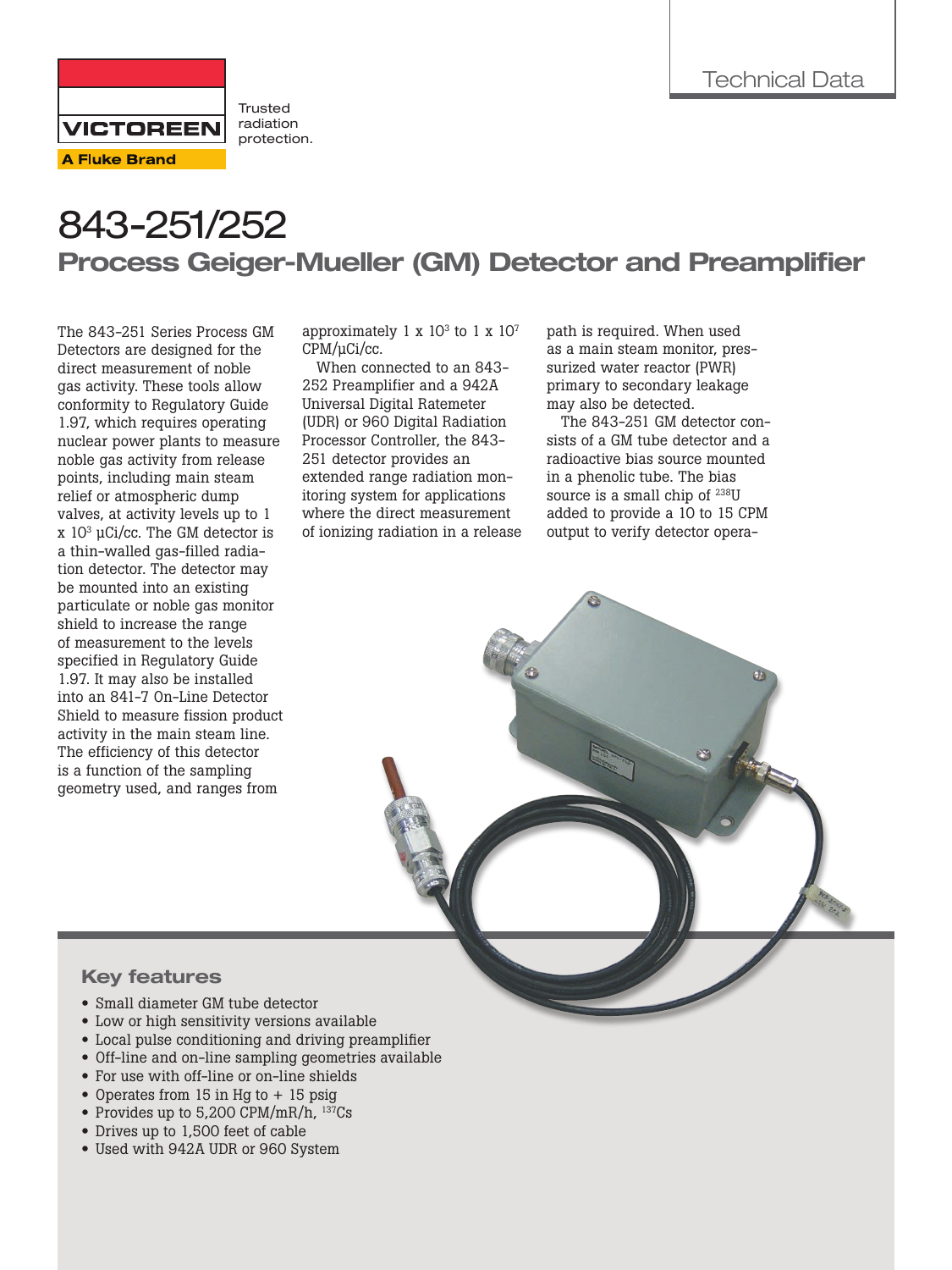

Trusted radiation protection.

tion. The phenolic tube protects the thin-walled, glass-sealed GM tube from physical damage when handling. An integral six-foot coaxial cable with mating connector is provided to connect the GM tube to its associated preamplifier. The detector is available for high, medium, or low sensitivity applications, as specified by an alpha suffix added to the detector model number.

In the event the radiation field is greater than the maximum range of the detector, the tube can saturate, resulting in a relatively constant output from the preamplifier. This can result in the display of a radiation value that is much less than the actual radiation field. To prevent understating the radiation value, an anti-jam circuit is provided in the preamplifier. When the preamplifier detects a constant output condition, a square wave with a frequency equivalent to the maximum range of the detector is sent to the readout, maintaining the output and resultant readout display at full scale.

The preamplifier is designed for mounting within six (6) feet of the detector. The waterproof preamplifier enclosure provides a mating connector for the detector cable and includes an internal terminal strip for connecting the detector high voltage (HV), signal and power conductors from the control room readout. Field calibration of the detector is accomplished through secondary transfer button sources and an 843-5 Series fixed geometry source holder.

## Technical specifications

## **Detector**

#### Tube type

- 843-251A: Saint-Gobain G1320
- 843-251B: Saint-Gobain G1310
- 843-251C: Saint-Gobain G1300

#### Dimensions

- 843-251A: 2.9 in (l) in x 0.5 in Ø (7.29 cm x 1.27 cm)
- 843-251B: 3.5 in (l) in x 0.34 in Ø (8.89 cm x 0.86 cm)
- 843-251C: 3.5 in (l) in x 0.34 in Ø (8.89 cm x 0.86 cm)

#### Wall thickness

- 843-251A: 30 to 40 mg/cm<sup>3</sup>
- 843-251B: 80 to 100 mg/cm<sup>3</sup>
- 843-251C: 80 to 100 mg/cm<sup>3</sup>

#### Sensitivity

- 843-251A: 475 CPM/mR/h, 137Cs
- 843-251B: 85 CPM/mR/h, 137Cs
- 843-251C: 1 9 CPM/mR/h, 137Cs

## Fission product efficiency

Varies with composition; 1.0 x 102 to 5.0 x 102, typical

#### Background

- 843-251A: 10 CPM
- 843-251B: 20 CPM
- 843-251C: 30 CPM

#### Housing

Phenolic tube

#### Operating voltage

550 V dc to 575 V dc (nominal), 700 V dc (maximum)

Pulse polarity Negative (-)

#### Plateau length 100 V, minimum

#### Plateau slope

- 843-251A: 10 % / 100 V, max
- 843-251B: 15 % / 100 V, max
- 843-251C: 30 % / 100 V, max

#### Cable

6 ft integral cable with MHV connector

#### Overrange limit

1.0 x 105 counts per minute

#### Weight

4.4 oz (125 g) approx.

#### Environmental

- Maximum pressure: + 15 psig
- Maximum vacuum: 15 in Hg
- Calibration: 844 Series Button Sources and a Fixed Geometry 1 in Diameter Source Holder

## **Preamplifier**

Dimensions *(l x w x d)* 8.6 in x 4.2 in x 3.2 in (2.19 cm x 1.06 cm x 8.1 cm)

Housing NEMA 4, weatherproof

Supply voltage + 15 or + 16 V dc

Supply current 20 mA dc (approx.)

Input pulse Negative (-)

Input impedance 100 k-ohms (approx.)

Output pulse Negative (-)

Output signal 5 V peak (50 ohm terminated)

Output impedance 51 ohms

**Discriminator** 0 to  $+ 2$  V dc, adjustable (0.2 V dc, normal)